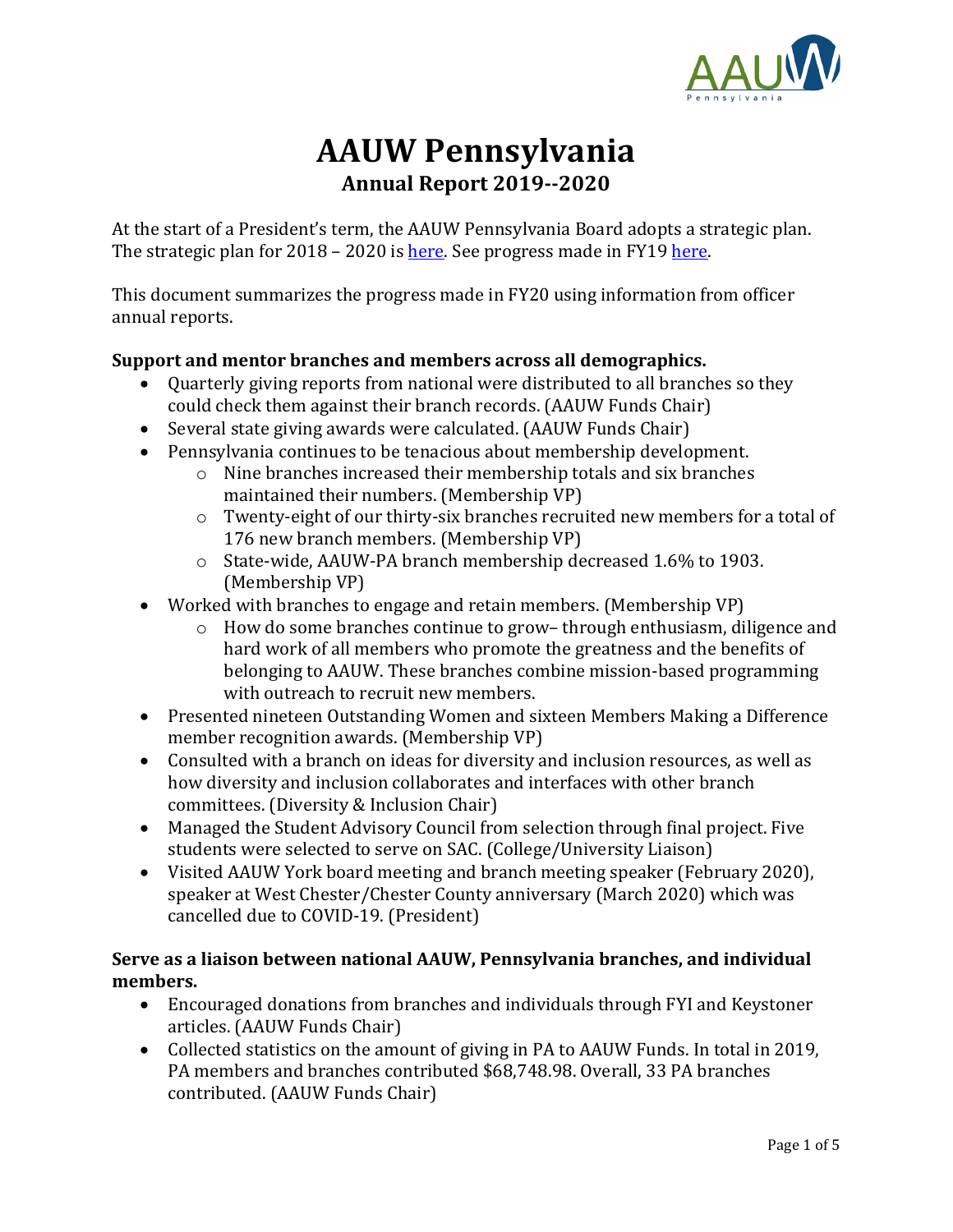

- Responded to requests from branches for help in several areas: unknown donations, national expectations for the amount of branch donations, the number of solicitations from national, and recognition of their Named Gift Honorees.. Two issues with the award certificates were quickly resolved. (AAUW Funds Chair)
- Developed fundraisers for the April convention: 1) Donations at lunch using newly designed donation envelopes to be printed as needed, and 2) Basket raffle for baskets donated by branches. (AAUW Funds Chair)
- Implemented a PayPal Here system at state events for taking credit cards for donations to AAUW Funds that has worked well. (AAUW Funds Chair)
- Updated the fund pages of the AAUW-PA website. (AAUW Funds Chair)
- Reviewed the Glossary for the annual yearbook. (AAUW Funds Chair)
- Assisted branches with implementation of AAUW's Shape the Future Campaign, during which new members can join AAUW for half price national and state dues. (Membership VP)
- Worked with forty college/university AAUW partners in Pennsylvania. This number declined from forty-six. (College/University Liaison)
- Assisted C/U Chairs in the eight branches that have one. This is a decrease from eleven branches in the previous year. (College/University Liaison)
- Worked with eight Student Organizations in Pennsylvania colleges/universities. The number of student organizations declined from fourteen. (College/University Liaison)
- Published four FYI newsletters for branch presidents. (President)
- Published four Keystoner newsletters for all AAUW members in Pennsylvania. (Keystoner Editor)
- Published the annual Yearbook online, instead of printing and distributing at convention. (Keystoner Editor)
- Added two AAUW national members to the AAUW Pennsylvania Board. (President)
- Held two Central District Meetings with AAUW-PA at both and AAUW national staff member at one. (Central District Coordinator)

### **Focus national and state goals for branches, providing ideas and resources to help branches of all sizes work toward those goals.**

- Collected, collated, and then distributed statewide information about branch fundraising activities. (AAUW Funds Chair)
- Invited three branches to share detailed information about their creative fundraisers in the Keystoner. (AAUW Funds Chair)
- Seven branches have achieved one or more stars in AAUW's Five Star Program, recognizing achievement in Advancement, Communications and External Relations, Programs, Public Policy and Research, and Governance and Sustainability. (AAUW Pennsylvania Board)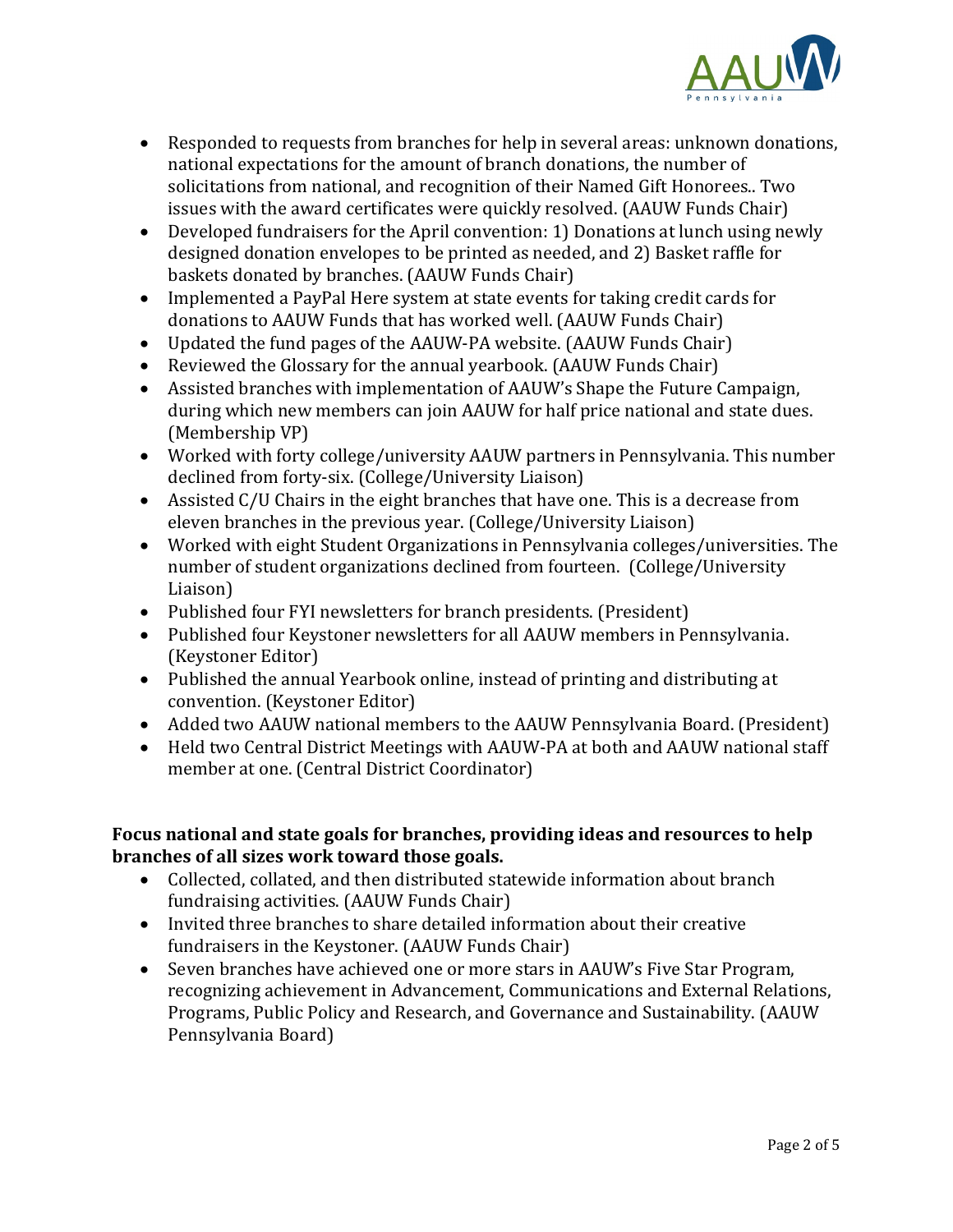

### **Support and advocate for Pennsylvania legislation that empowers women.**

- At the July 2019 Summer Retreat, presented the legislation, we would advocate for during the year: pay equity, paid leave and raising the minimum wage. (Public Policy Co-Chairs)
- Continue to collaborate with a number of groups where we can offer an AAUW voice to move issues we support, including: Fair Districts, PA Schools Work, Education Voters PA, the Family Care Act Coalition, and the Campaign for Women's Health. (Public Policy Co-Chairs)
- Augmented the AAUW 2020 Gender Agenda document to include Pennsylvania specific legislation. [Gender Equity in PA](https://aauw-pa.aauw.net/files/2020/08/Gender-Agenda-in-PA.docx) (Public Policy Co-Chairs)
- GOTV activities for 2020 general election included publishing [a template](https://aauw-pa.aauw.net/files/2020/08/2020-State-Election-Head-to-Head-Voter-Guide-PA.doc) for headto-head candidate position comparison on AAUW issues. (Public Policy Co-Chairs)

### **Provide leadership on important issues and help show their relevance at the state and local levels.**

- At the July 2019 Summer Retreat, presented A Tale of Two Women. This outlines the economic challenges women face throughout their lives to illustrate the importance of AAUW's Strategic Plan for economic security. An infographic with specific information and statistics to support these issues was provided. (Public Policy Co-Chairs)
- Published Highlights, a Public Policy newsletter, and held conference calls for Branch Public Policy Chairs. (Public Policy Co-Chairs)
- The Student Advisory Council (SAC) selected Counterstrike: Fighting Back against Violence towards Women as the topic for their presentation at the 2020 Pennsylvania State Convention. The students were active on their campuses bringing awareness to the topic. hey learned about knowing your rights: sexual harassment and sexual assault under Title IX and who their institutions Title IX Coordinators are. Additionally they reviewed AAUW Research titled Limiting Our Livelihoods reviewing workplace sexual harassment and the toll it takes on women's physical and mental health. Also that it limits job choices, reduces prospects for career development and even can force some out of the workforce. The cancellation of the convention due to COVID-19 meant they didn't make a presentation. (College/University Liaison)
- Using social media, SAC worked with Pennsylvania e-student affiliate members, issuing a call to action to focus energy on and support the National Sexual Violence Resource Center's Sexual Assault Awareness Month April 2020 to shine a light on Consent and Share Support for Survivors. Online supporters participated on social media and shared a photo wearing teal on the Day of Action on April 7th. (College/University Liaison)
- Topics of Central District Meetings included content/discussion on relevant issues. The meeting in State College on October 11 featured a workshop on Winning Paid Leave for All. The meeting in Enola on November 19, featured Rev. Sandy Strauss speaking on bi-partisan advocacy in a partisan world. A representative of Fair Districts PA updated us at both meetings. (Central District Coordinator)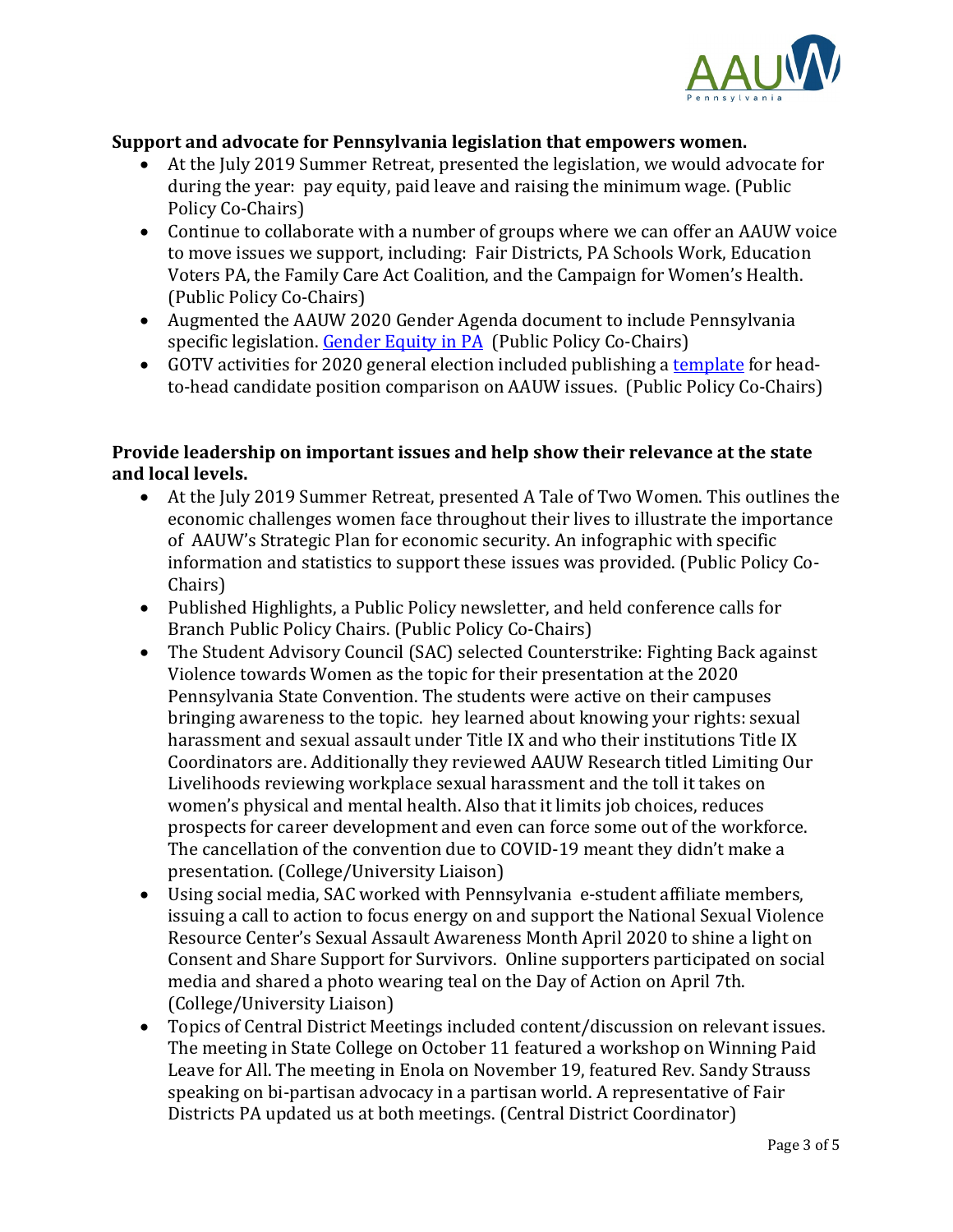

• 2020 was the year for the Pennsylvania State Convention—and was cancelled due to COVID-19. Purple Sashes and Persistent Women was planned as a celebration of the 100th anniversary of the 19th amendment. The program speakers were a blend of learning and celebrating the right to vote and exploring current issues.

# **In 2018-20, AAUW Pennsylvania's mission-based activities and projects include work to:**

### **Pass Equal Pay legislation in the 2019-2020 General Assembly. (Economic Security)**

- Decided not to hold a rally in Harrisburg for Equal Pay Day, since our legislature was not in session on the designated day. Instead, asked branches to rally locally, by conducting a meeting with their state legislators in their home offices. provided scripts and handouts on the pay gap, pay equity legislation, minimum wage, and the Family Care Act (paid leave insurance). (Public Policy Co-Chairs)
- Unfortunately, the Covid-19 shut down affected those meetings as well. Some branches wrote emails or letters to their legislators instead. We encouraged branches to plan their visits for other equal pay days yet to come, such as Moms, June 4, Black Women, August 13, and Latinas, October 29 or when visits again become possible. (Public Policy Co-Chairs)

### **Implement Work Smart salary negotiation workshops across Pennsylvania. (Economic Security)**

• Collaborated with the Pennsylvania Commission for Women to conduct ten Work Smart salary negotiation workshops across the Commonwealth. We trained 204 women and introduced an additional 159 to Work Smart Online. (President)

### **Provide financial support for college students to attend NCCWSL. (Education & Training; Leadership)**

- Served on the selection committee for the NCCWSL grants from AAUW-PA. (AAUW Funds Chair)
- Eight students were selected to receive NCCSWL grants. Seven accepted. With the cancellation of NCCWSL due to COVID-19, all grants are rolling over to May 2021.

### **Develop fair district lines in Pennsylvania through participation with Fair Districts PA and Draw the Lines. (Education & Training; Economic Security, Leadership)**

• Offered grants to branches for holding a Draw the Lines event to AAUW Erie, AAUW Indiana County, AAUW Johnstown, AAUW North Hills Pittsburgh.